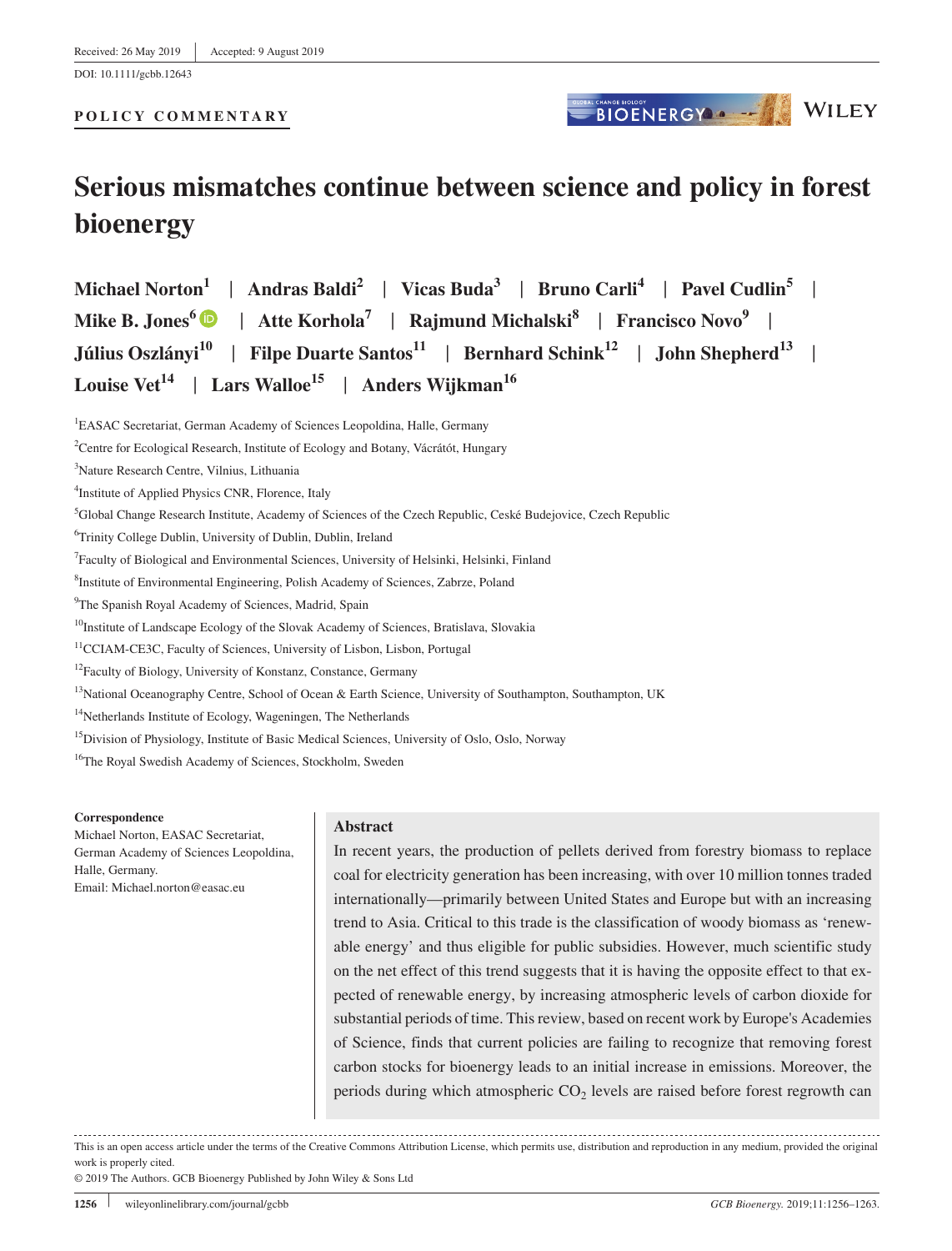reabsorb the excess emissions are incompatible with the urgency of reducing emissions to comply with the objectives enshrined in the Paris Agreement. We consider how current policy might be reformed to reduce negative impacts on climate and argue for a more realistic science‐based assessment of the potential of forest bioenergy in substituting for fossil fuels. The length of time atmospheric concentrations of  $CO<sub>2</sub>$  increase is highly dependent on the feedstocks and we argue for regulations to explicitly require these to be sources with short payback periods. Furthermore, we describe the current United Nations Framework Convention on Climate Change accounting rules which allow imported biomass to be treated as zero emissions at the point of combustion and urge their revision to remove the risk of these providing incentives to import biomass with negative climate impacts. Reforms such as these would allow the industry to evolve to methods and scales which are more compatible with the basic purpose for which it was designed.

#### **KEYWORDS**

carbon accounting, carbon payback period, converting from coal to biomass, forest bioenergy, perverse incentives, policy, renewable energy, zero emissions

# **1** | **INTRODUCTION**

In recent years, the production of wood pellets using forest biomass as feedstock has increased, with industry consultants (Hawkins Wright, 2019) estimating that global industrial pellet production will reach 24 million metric tonnes (Mt) in 2019 (equivalent to a feedstock of  $\sim 50$  million m<sup>3</sup> of wood). Most of the 'industrial' pellet production is for electricity generation which the International Renewable Energy Agency (IRENA, 2019) records under the 'solid biofuels and renewable waste' category. Here, global generating capacity has risen from 52,146 MW in 2009 to 95,687 MW in 2018, with the most rapid increases occurring (over the same period) in the EU (from 15,912 to 24,081 MW) and Asia (from 14,140 to 34,845 MW). Among the pellets produced globally, over 10 million tonnes are traded internationally—primarily between United States and United Kingdom and some other European countries but also to South Korea and Japan from sources such as Vietnam (IEABioenergy, 2017). This expanding biomass pellet business depends largely on its treatment in regulations that classify forest biomass as 'renewable', so that many countries have turned to biomass to meet their renewable energy targets—currently around half of the European Union (EU)'s 'renewable' energy comes from solid biomass (Berndes et al., 2016; Eurostat, 2019), with the amount of electricity generated from biomass increasing annually from 60.7 terawatt‐hours (TWh) in 2009 to 94.7 TWh in 2017 (Eurostat, 2019).

The classification of forest biomass as 'renewable' is based on the reasoning that, since biomass carbon came from atmospheric  $CO<sub>2</sub>$  and regrowth absorbs  $CO<sub>2</sub>$  over time, it can be regarded as 'carbon neutral' with net emissions over the harvesting/regrowth cycle of zero. The 'carbon neutrality' concept is, however, a gross misrepresentation of the atmosphere's  $CO<sub>2</sub>$  balance since it ignores the slowness of the photosynthesis process which takes several decades for trees to reach maturity. This has been pointed out repeatedly (e.g. Agostini, Guiintoli, & Boulamanti, 2014; Berndes et al., 2016; Fisher, Jackson, & Biewald, 2012; Holtsmark, 2012, 2013; Mitchell, Harmon, & O'Connell, 2012; Ter‐Mikaelian, Colombo, & Chen, 2015; Zanchi, Pena, & Bird, 2012). Nevertheless, its simplicity brought with it political and economic advantages and led to the inclusion of biomass in the European Commission's definition of renewable energy in its 2009 Renewable Energy Directive (RED; EC, 2009), being treated as 'part of the package of measures required to reduce greenhouse gas (GHG) emissions.'

The RED allowed governments to offer renewable energy subsidies to substitute coal in large power stations with biomass (without which the economics would be unfavourable; Walker, Lyddan, Perritt, & Pilla, 2015), creating the market incentive which has led to the rapid expansion in the demand for forest biomass pellets mentioned above. It is thus of considerable concern that scientific analyses indicate that, far from reducing GHG emissions, replacing coal by biomass for electricity generation is likely to initially increase emissions of  $CO<sub>2</sub>$  per kWh of electricity as a result of the lower energy density of wood, emissions along the supply chain, and/or less efficient conversion of combustion heat to electricity (see later). The resulting increase in atmospheric concentrations of  $CO<sub>2</sub>$  increases radiative forcing and thus contributes to global warming. This initial negative impact is only reversed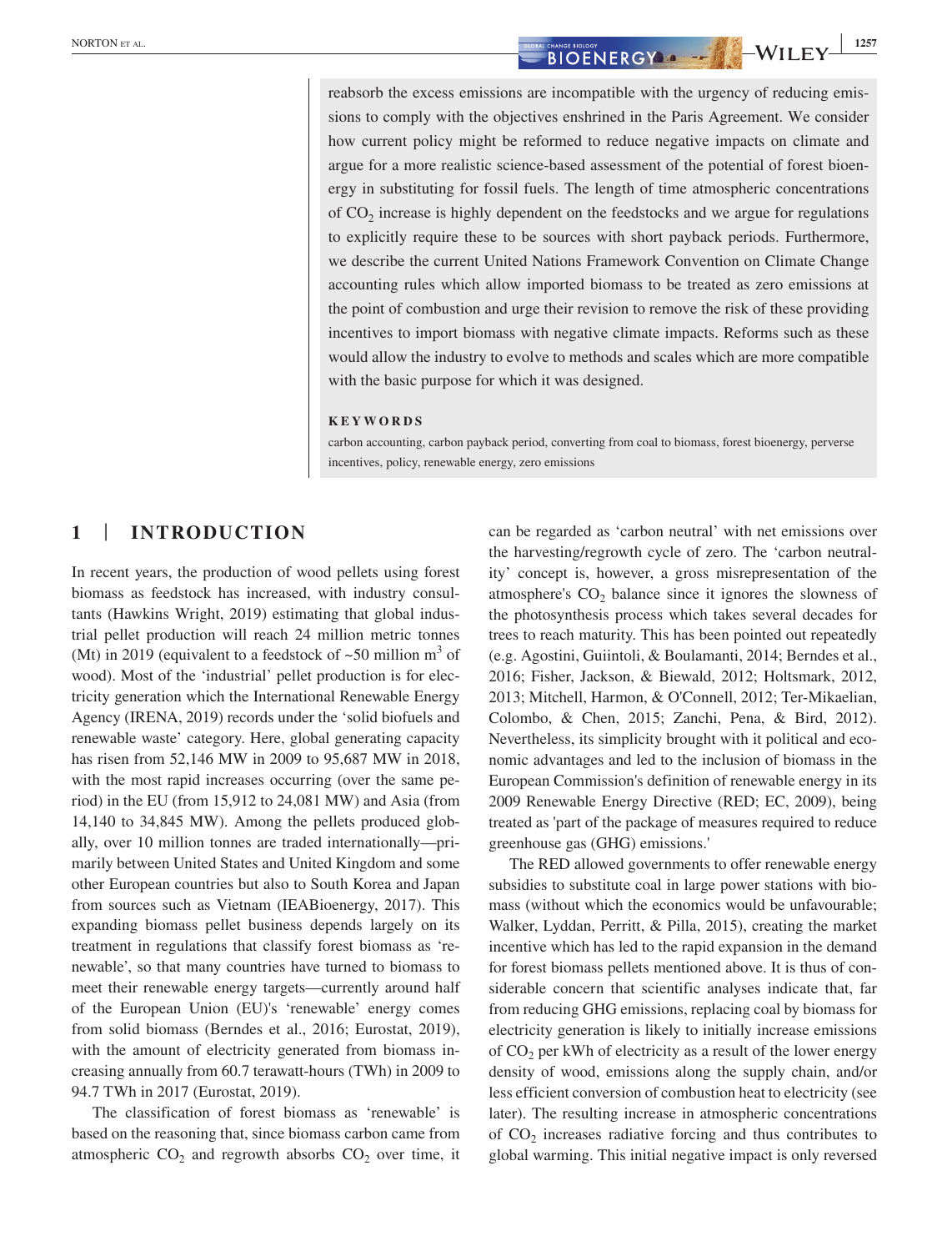**1258** WILEY **BIOENERGY CHANGE BIOLOGY** 

later if and when the biomass regrows. Research has shown that the time needed to reabsorb the extra carbon released can be very long, so that current policies risk achieving the reverse of that intended—initially exacerbating rather than mitigating climate change. This issue has been pointed out by many authors (e.g. Booth, 2018; Laganière, Paré, Thiffault, & Bernier, 2017; Schlesinger, 2018; Ter‐Mikaelian, Colombo, Lovekin, et al., 2015), and, in the specific context of the EU's policy (KNAW, 2017; Searchinger et al., 2018).

The European Academies Science Advisory Council (EASAC) has brought these issues to the attention of the European Commission in its recent reviews and statements (EASAC, 2017, 2018, 2019) and, during the debate on the revision of the EU's RED in 2018, many scientists (e.g. Beddington et al., 2018) argued against the simplistic assumptions of carbon neutrality and treating biomass as renewable. However, the revised directive (REDII) continues to classify biomass in the same way as solar, wind and other categories of renewable energy. Subsidies continue and other countries (including some of the 29 members of the 'Powering Beyond Coal Alliance') see substituting coal by biomass as a step towards mitigating climate change, thus leading to further expansion. In this commentary, we re-emphasize the reasons why current policy is achieving the opposite of that intended, and why the urgency of its revision has increased following the conclusion of the Paris Agreement.

Concern has also been expressed over the effects of increased forest biomass harvesting on ecosystem biodiversity and losing services such as the ecologic regulation of water and nutrient cycles or soil maintenance (e.g. Immerzeel, Verwuij, Hilst, & Faaij, 2014). However, in this overview, we concentrate on the central question of whether industrial use of forest biomass has a positive or negative impact on climate change mitigation and whether this is adequately recognized in renewable energy policy. Our analysis is specifically focused on forest biomass and does not apply to second‐generation short rotation crops, perennial rhizomatous grasses and other feedstocks which have very short payback times (e.g. Heaton, Dohleman, & Long, 2008; Liu et al., 2016).

# **2** | **HISTORICAL PERSPECTIVE**

Forestry management has historically included bioenergy production along with construction timber, board manufacture, fibre for paper and other products. Branches, bark and other sawmill residues have produced the energy for driers, heating and in some cases local electricity generation. Within the framework of sustainable forest management, this can be seen as making the best use of available resources, where the fuel is from materials for which there is no higher value use (the 'cascade' principle; EC, 2014). Such a forest managed sustainably to maintain a stable or increasing carbon stock can be characterized as producing no net release of carbon and thus 'carbon neutral'.

Arguably, it was such a scenario which was influential when the EU first defined the renewable energies which should be included in the targets for the 2009 RED. Prior to this, another important decision had emerged from the United Nations Framework Convention on Climate Change (UNFCCC) where, following the Kyoto Protocol, rules for accounting for forestry emissions had to be developed. These started with the assumption that the carbon in a forest should be regarded as released when harvested (regardless of the subsequent use). Thus, when it came to accounting for emissions if forest biomass was burned, the carbon emitted should (for accounting purposes only) be regarded as zero because the forestry carbon had already been counted in the 'land use, land‐use change, and forestry' (LULUCF) category. This means that accounting treats the emissions from forest biomass used in a power station as zero, so that when the power station, and the country in which it resides report emissions, these are not included. If the biomass is harvested and burned within the same country, accounting should reflect overall emission trends in that country. However, a consequence unforeseen at the time was that this rule creates an opportunity for a country to import biomass, use it for energy production and zero rate its emissions on the assumption that they are recorded in the exporting country's LULUCF statistics. The importing country can thus shift responsibility for reporting its own emissions from forest biomass to the exporting country (McKechnie, Colombo, & MacLean, 2014) and obtain a free ride on that proportion of its emissions originating from imported biomass.

Classifying biomass as renewable has had major consequences. Concerns over the intermittent nature of solar and wind have led governments to seek a 'renewable' supplier of baseload capacity which can be provided by existing infrastructure. This has led to the substitution of coal by imported wood pellets at a number of facilities across the EU (particularly the United Kingdom but also the Netherlands and Denmark). Renewable energy subsidies are considerable; a single UK power station (Drax) received £789 million in 2018 [\(https://www.drax.com/investors/—](https://www.drax.com/investors/)accessed May 10, 2019), while the Netherlands recently confirmed  $63.6$  billion over 8 years to subsidise biomass added to large energy/coal plants ([https://www.rvo.nl/subsi](https://www.rvo.nl/subsidies-regelingen/stimulering-duurzame-energieproductie/feiten-en-cijfers/volg-sde) [dies-regelingen/stimulering-duurzame-energieproductie/](https://www.rvo.nl/subsidies-regelingen/stimulering-duurzame-energieproductie/feiten-en-cijfers/volg-sde) [feiten-en-cijfers/volg-sde](https://www.rvo.nl/subsidies-regelingen/stimulering-duurzame-energieproductie/feiten-en-cijfers/volg-sde)—accessed May 10, 2019). With the large investments already made in conversion and associated pellet mills and infrastructure (including bulk marine transport), substantial economic assets are dependent on this economic model continuing, and thus, stakeholder commitment to the climate neutrality argument is strong and likely to have been a factor in countering the scientific arguments presented to the European Parliament.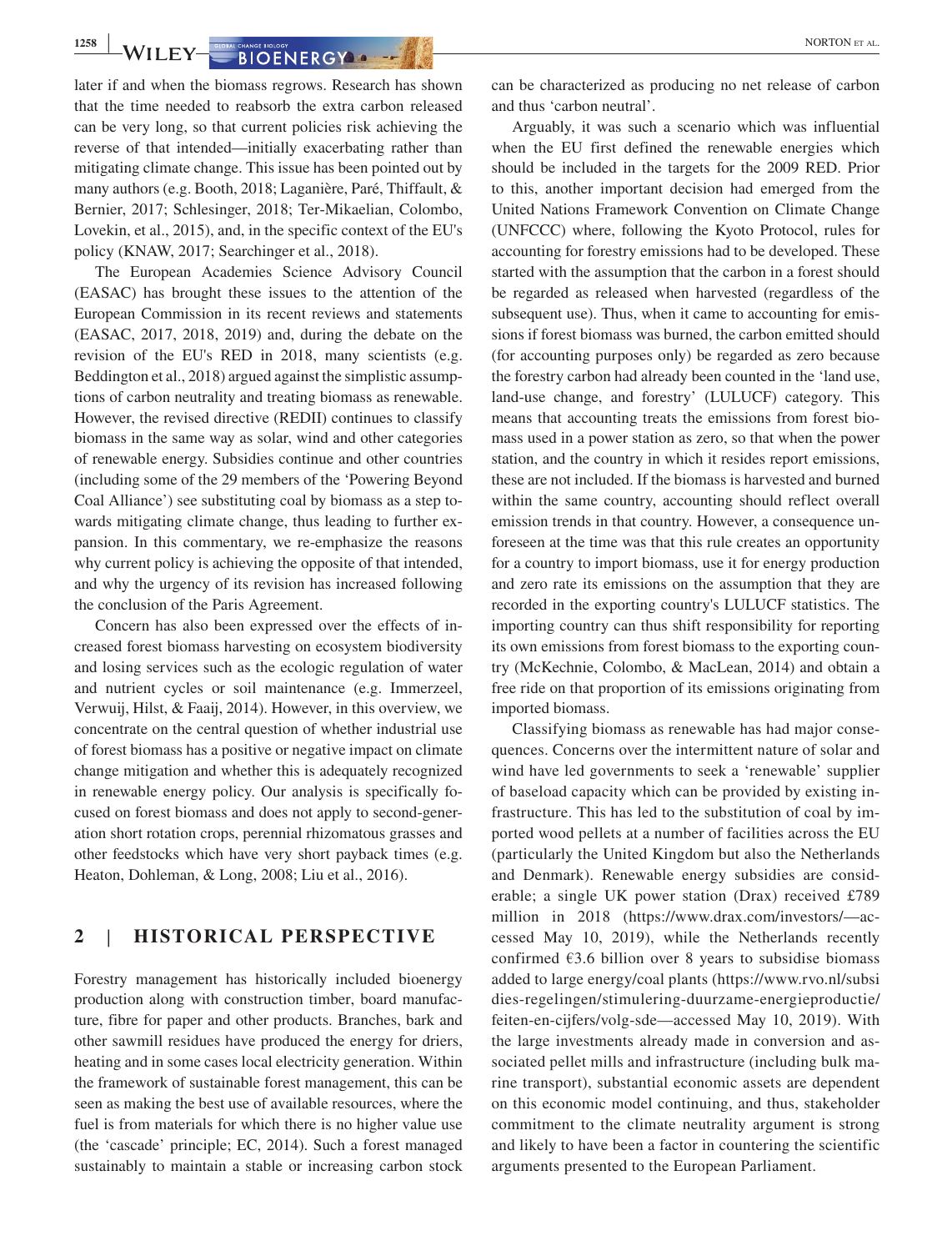# **3** | **CURRENT FOREST BIOENERGY AND CLIMATE CHANGE POLICY DEBATE**

The EASAC applies the scientific expertise in Europe's 27 science academies to analysing topical issues where science interacts with European policy ([www.easac.eu](http://www.easac.eu)). One such issue was how best to manage sustainably Europe's forests when they were subject to multiple demands, and EASAC (2017) looked at the science underpinning sustainable forest management and the trade‐offs between production, protection of biodiversity and responses to climate change. This and subsequent reports (EASAC, 2018, 2019) examined the issue of substituting fossil fuels by forest biomass, and pointed out that:

- 1. Woody biomass contains less energy than coal (biomass pellets  $9.6 - 12.2$  GJ/m<sup>3</sup>; coal  $18.4 - 23.8$  GJ/m<sup>3</sup>; IEABioenergy, 2017), so that  $CO<sub>2</sub>$  emissions for the same energy output are higher (110 kg  $CO<sub>2</sub>/GI$  for solid biomass,  $94.6-96$  kg  $CO<sub>2</sub>/GI$  for coals in IPCC, 2006). Combined with the energy needs to gather from diffuse sources and intermediate treatment (drying and pelleting), replacing fossil fuels in electricity generation results in significant increases in emissions of  $CO<sub>2</sub>$  per kWh. The net effect of switching to biomass is thus usually to increase emissions and thus increase atmospheric levels of  $CO<sub>2</sub>$ . This is the reverse effect to the original objectives of the RED to 'decrease GHG emissions'.
- 2. Biomass is treated as renewable because it is assumed that the  $CO<sub>2</sub>$  emitted will be reabsorbed. However, burning forest biomass transmits the carbon from the forest stock to the atmosphere within minutes, and there is a carbon 'payback period' between this initial release and a return to forest carbon stocks through regrowth. This payback period may be of the order of years when forestry residues provide the feedstock. However, where additional trees are harvested the payback periods depends on the species and conditions of regrowth which range from decades to centuries (e.g. McKechnie, Colombo, Chen, Mabee, & MacLean, 2011; Nabuurs, Arets, & Schelhass, 2017; Sterman, Siegel, & Rooney‐ Varga, 2018; Ter‐Mikaelian, Colombo, Lovekin, et al., 2015). In some scenarios, the carbon present in the original forest stock may never be recovered. This means that the concept of carbon neutrality is both uncertain and highly time and context dependent.
- 3. When climate mitigation policies were being developed, the delay in achieving net reductions in emissions was left out of the regulations. However, the Paris Agreement now commits 'to pursue efforts to limit the temperature increase even further to 1.5°C' [\(https://](https://unfccc.int/process-and-meetings/the-paris-agreement/the-paris-agreement) [unfccc.int/process-and-meetings/the-paris-agreement/](https://unfccc.int/process-and-meetings/the-paris-agreement/the-paris-agreement)

**NORTON ET AL. 1259**<br> **BIOENERGY A**  $\rightarrow$  **WILEY**  $\frac{1259}{\sqrt{25}}$ 

[the-paris-agreement—](https://unfccc.int/process-and-meetings/the-paris-agreement/the-paris-agreement)accessed May 10, 2019). Given that the Intergovernmental Panel on Climate Change (IPCC, 2018) projects that average surface temperatures are likely to exceed 1.5°C between 2030 and 2052 on current trends, payback periods of decades increase the risk of overshooting Paris Agreement targets.

- 4. Assessing the net effects of switching from coal to forest biomass requires an integrated approach whereby carbon flows along the complete life cycle (including combustion emissions) in the bioenergy scenario are compared with carbon flows in the absence of increased harvesting for bioenergy (a reference or counterfactual scenario). Such analyses should include the reduction in the carbon stock of the forests harvested. Many such studies (e.g. Ricardo, 2016; Stephenson & Mackay, 2014; Sterman et al., 2018; Ter‐Mikaelian, Colombo, Lovekin, et al., 2015) have shown that only residues from traditional forestry management (i.e. leftovers after use for timber, board, paper etc.) or naturally fast‐decaying wood as a result of forest dieback from diseases or fire have payback periods of the order of years. In contrast, increasing forest stock harvesting of stemwood (whether thinnings or clear‐cut) increases atmospheric  $CO<sub>2</sub>$  levels for decades to centuries depending on the counterfactual scenarios. The UK Department of Energy and Climate Change (DECC, 2014) developed the Biomass Emissions and Counterfactual (BEAC) model to estimate different feedstock payback times. Buchholz and Gunn (2015) applied the BEAC model to a scenario in which 80% of feedstock came from additional biomass harvests in US hardwoods and found emissions of 2,677 kg  $CO<sub>2</sub>$ -eq/MWh-over double that of coal. Even scenarios with 65% residues and only 35% of additional harvests exceeded emissions from a coal reference scenario.
- 5. Even the shortest payback periods compare unfavourably with that of solar and wind which offer net  $CO<sub>2</sub>$  emission savings within months to a few years (Marimuthu & Kirubakaran, 2013). Biomass is thus relatively ineffective in reducing  $CO<sub>2</sub>$  emissions; yet it is treated equally in regulations and in some EU countries, comprises the largest proportion of renewable energy subsidies.
- 6. Sustainability criteria in the RED regulations include conditions that biomass should achieve a specified percentage of GHG emission savings relative to fossil fuel. This can be easily misinterpreted to mean that switching from coal to wood is immediately climate beneficial. This is found on industry publicity—for instance, Enviva's home page states 'We export our pellets primarily to power plants in the United Kingdom and Europe that previously were fuelled by coal, enabling them to reduce their lifetime carbon footprint by about 80%' ([http://www.envivabiomass.](http://www.envivabiomass.com/about/) [com/about/;](http://www.envivabiomass.com/about/) accessed April 24, 2019). It is seldom pointed out that this merely limits the emissions along the supply chain (from felling, transport, drying and pelleting,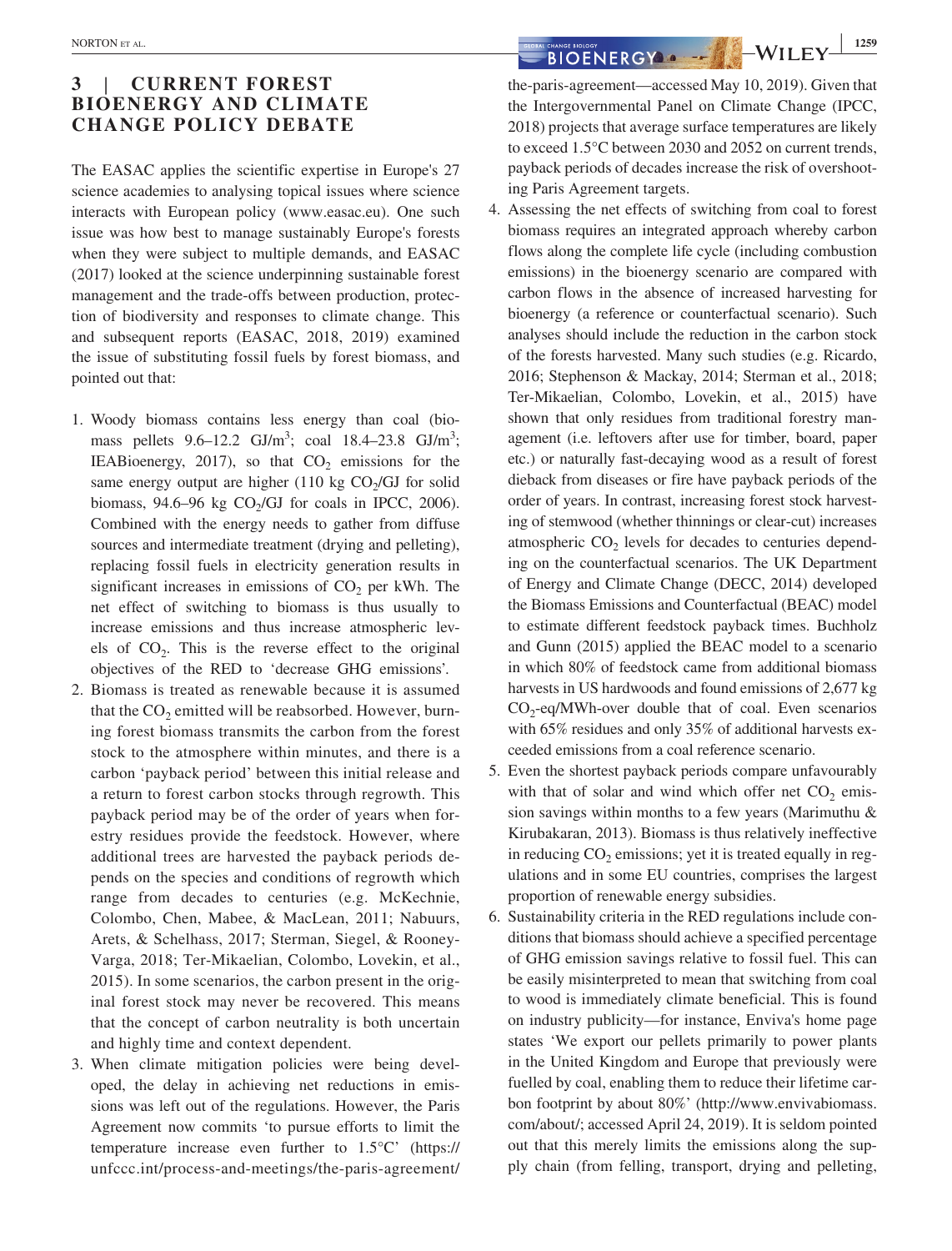**1260** WILEY SIDENERGY **1260** NORTON ET AL.

shipping) to less than the emissions from burning coal, and ignores the carbon emissions when the wood is burned.

7. The UNFCCC accounting rules already mentioned allowing an importing country to count emissions from biomass as zero, are based on the assumption that reductions in forest biomass are accounted in the exporting country's LULUCF statistics. Since implementation and verification of the latter vary considerably between countries, the trade‐off between reductions in carbon stock and emissions into the atmosphere at the point of combustion lacks transparency. Emissions reporting can thus be highly misleading since the importing country will record biomass emissions as zero and as reducing its national emissions inventory, even though the net effect of switching from coal to biomass pellets may be to increase atmospheric  $CO<sub>2</sub>$  levels for decades.

The above considerations led to EASAC recommending that forest biomass should not be regarded as a source of renewable energy under the EU's RED unless the replacement of fossil fuels by biomass leads to net reductions in atmospheric concentrations of  $CO<sub>2</sub>$  within a decade or so.

Counterarguments to the above include that the removal of carbon stock from one area of forest should be considered on the landscape scale where (at least in some regions) carbon stock may be increasing. The errors in this approach have already been analysed by Ter-Mikaelian, Colombo, and Chen (2015) and from a policy perspective, the key question is, what are the climate implications for policy options including bioenergy, and those without? As pointed out above (EASAC, 2017; Ricardo, 2016; Stephenson & Mackay, 2014), in the case of the import of pellets from the United States to the United Kingdom, scenarios are dominated by those exacerbating climate change. Moreover, even though some forest carbon stocks have been increasing in Europe and parts of the United States, the Global Forest Resources Assessment (FRA, 2015) estimated that forest carbon stocks globally decreased by 0.22 gigatonnes annually from 2011 to 2015.

# **4** | **A WAY FORWARD**

In the above, we have described how applying the simplistic concept of carbon neutrality has led to an expensive policy which is increasing atmospheric levels of  $CO<sub>2</sub>$  and worsening rather than mitigating climate change for indeterminate periods of time. The IPCC accounting rules aggregating all forestry‐related emissions to the LULUCF category have created a reward for countries importing biomass since, even though overall emissions are likely to have increased as a result of switching from coal to imported biomass, the country can count them as zero and report a reduction. Considerable economic assets are now locked into the converted coal‐fired power stations, the transport infrastructure and the forest biomass supply chain which could be stranded if the simplistic assumption of carbon neutrality was corrected. Moreover, energy security, ability to meet renewable energy targets and socio‐economic benefits in some areas are key aspects which weigh, as much if not more, in the mind of policymakers than the nuances of the real impacts on climate change. How in this situation might the current policy be reformed to reduce perverse impacts on climate?

The starting point must be for policymakers to have a more realistic science‐based assessment of the potential of bioenergy. The improved efficiency in photovoltaics has underlined the inherently low efficiency of exploiting photosynthesis for energy, since the amount of electricity that can be produced from a hectare of land using photovoltaics is at least 50–100 times that from biomass (Fthenakis & Kim, 2009; Geyer, Stoms, & Kallaos, 2013). Indeed, some EU member states have already recognized that biomass electricity has a much higher carbon footprint as a 'renewable' energy than solar and wind, and have set much more stringent standards for future renewable energy subsidies (e.g. OFGEM, 2018). This, however, only affects the conditions on future projects, not the facilities already established and operating. Nor do such trends in Europe appear to be reducing efforts by pellet manufacturers to expand their markets outside Europe; for example, recent market surveys forecast rapid growth in pellet demand in South Korea and Japan founded on the ability under UNFCCC accounting rules to rate the related emissions as zero [\(https://insights.risiinfo.com/bioenergy-pel](https://insights.risiinfo.com/bioenergy-pellet-global-outlook/index.html)[let-global-outlook/index.html](https://insights.risiinfo.com/bioenergy-pellet-global-outlook/index.html)—accessed July 10, 2019).

The essential reform required for existing and new operators is to limit feedstocks to those that have payback periods compatible with the Paris Agreement targets. As already pointed out, these may include the residues of traditional forest management, or forests subject to dieback or high fire risk. This is a challenge for regulators since the EU's own analyses (Agostini et al., 2014; Strange Olesen, Bager, Kittler, Price, & Aguilar, 2015) found that the amounts of residues available are insufficient (or already used in the forestry supply chain) to support the increased demand from large pellet plants, and that stemwood from trees was the dominant source of biomass for US pellet plants. These conclusions on the limited amounts of residues available are consistent with monitoring by environmental groups which have tracked areas of clear‐cut forests to pellet mills (e.g. [https://www.](https://www.nrdc.org/sites/default/files/european-imports-wood-pellets-greenenergy-devastating-us-forests.pdf) [nrdc.org/sites/default/files/european-imports-wood-pellets](https://www.nrdc.org/sites/default/files/european-imports-wood-pellets-greenenergy-devastating-us-forests.pdf)[greenenergy-devastating-us-forests.pdf;](https://www.nrdc.org/sites/default/files/european-imports-wood-pellets-greenenergy-devastating-us-forests.pdf) [https://www.nrdc.](https://www.nrdc.org/sites/default/files/global-markets-biomass-energy-06172019.pdf) [org/sites/default/files/global-markets-biomass-energy-06172](https://www.nrdc.org/sites/default/files/global-markets-biomass-energy-06172019.pdf) [019.pdf](https://www.nrdc.org/sites/default/files/global-markets-biomass-energy-06172019.pdf)—accessed July 10, 2019). Indeed, the industry's own feedstock reporting acknowledges the limited contribution of residues (for instance, Enviva's track and trace system reports its sources as 17% residues, with softwoods and hardwoods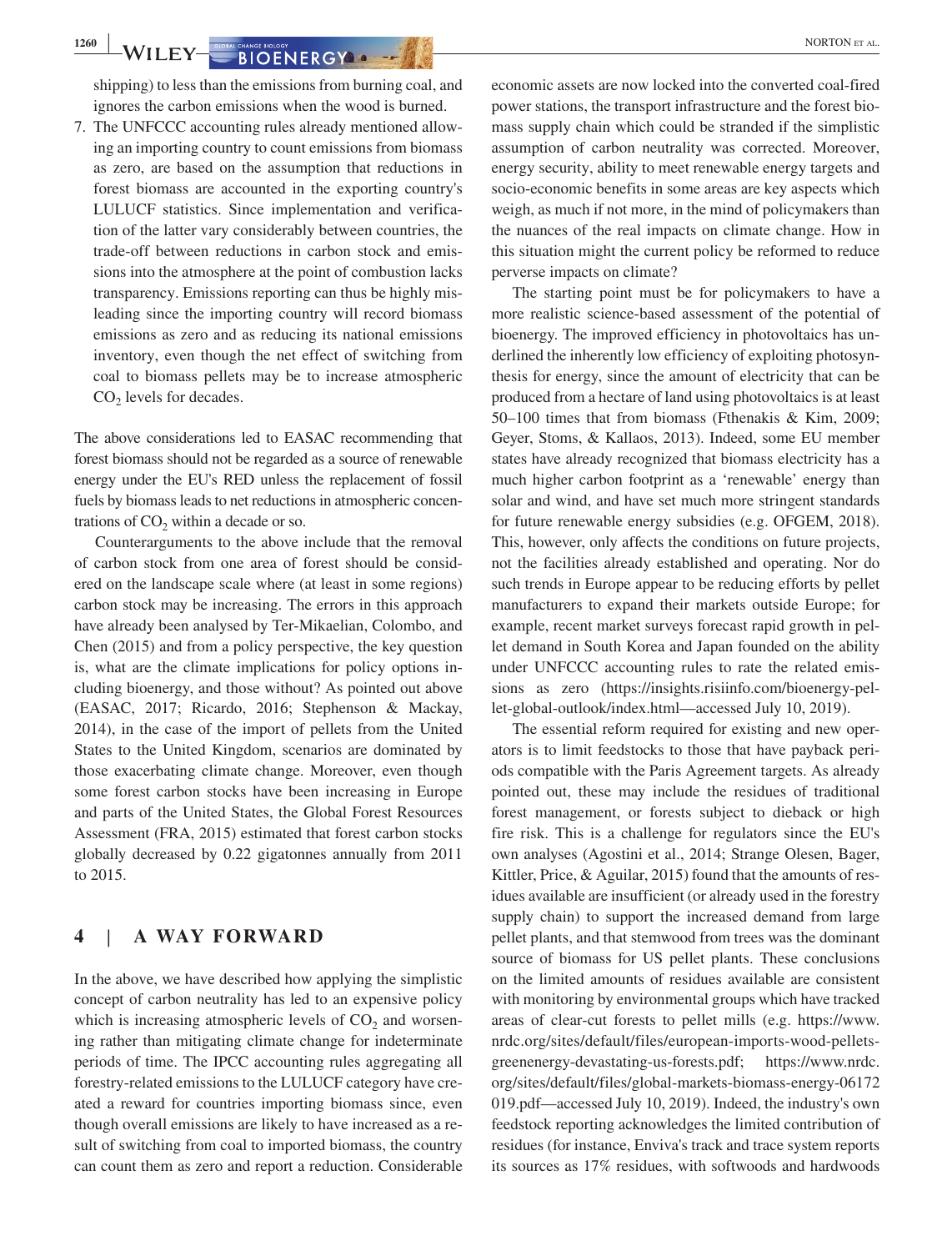providing 83%; [http://www.envivabiomass.com/%20sustaina](http://www.envivabiomass.com/ sustainability/track-and-trace/) [bility/track-and-trace/](http://www.envivabiomass.com/ sustainability/track-and-trace/)—accessed July 10, 2019).

As noted by the UK Committee on Climate Change (CCC, 2018), avoiding biomass uses which are worse for the climate than fossil fuels requires new international governance systems to be established which regulate out high-risk feedstocks and ensure best practice (e.g. use of organic wastes and genuine agricultural or forestry residues, and certain perennial crops grown on marginal land). Applying stricter governance to limit feedstocks to those with short payback periods may thus have substantial implications for the industry and limit its scale, presenting governments and regulators with a major challenge. Nevertheless, the alternative is to see further expansion in a practice which is not only economically expensive but fails to achieve the core objective of renewable energy policy to reduce GHG emissions.

A key component of new governance systems would be to require operators to publish their assessments of the net effects on atmospheric levels of  $CO<sub>2</sub>$  over the full life cycle of their supply chain, including how their feedstock supplies are affecting present and future carbon stocks. Several methodologies for such calculations are available (the UK BEAC model and others recently assessed by Brandao, Kirschbaum, Cowie, & Hjuler, 2019). Some debate continues over the sensitivity of such assessments to the choice of reference (counterfactual) scenarios (e.g. Daigneault, Sohngen, & Sedjo, 2012; Koponen, Soimakallio, Kline, Cowie, & Brandao, 2018) and the role of external factors which might compensate for losses of forest carbon stock for example, if a bioenergy demand leads to improved forest management and productivity reducing the payback period, or if a 'no bioenergy' scenario led to natural carbon loss through pests, fire or other disturbance. Where such mitigating arguments are used to justify increased harvesting of stemwood, policymakers concerned with ensuring the appropriate use of public subsidies for renewable energy have the means to place the burden of proof on the operator and to also ensure that management systems are in place to deliver any mitigating effects.

Finally, reporting requirements under the UNFCCC are urgently needed which reflect real emissions and their impact on climate, and to remove the current perverse incentives to import biomass arising from the ability to treat them as zero emissions at the point of combustion. In the meantime, the EU should reform its own reporting requirements under its Emission Trading Scheme to ensure that emissions from biomass are fully transparent and reflect real climate impacts. Possible alternative reporting criteria have been suggested (Booth, 2018), which would take into account the payback periods of a facility's feedstocks in determining the proportion of emissions which should be reported, with 'zero emission' limited to facilities which achieve a net reduction in

Reforms such as these would allow the industry to evolve to methods and scales which are more compatible with the basic purpose for which it was designed and supported—to achieve net reductions in GHG emissions. A climate‐friendly biomass energy supply chain could still provide an additional income source to forest owners, by providing demand for the low‐value intermediate removals from thinning and for other residues, providing incentives to landowners to keep their land as forests, and to keep them healthy and productive. Forestry and its products will continue to have a critical role to play in mitigating climate change, but from a climate change perspective, the optimum use of forests remains to maximize use in construction (lumber and panels), furnishings and other products which capture carbon for long periods (Chen, Ter‐Mikaelian, Yang, & Colombo, 2018).

## **ORCID**

*Mike B. Jones* **b** <https://orcid.org/0000-0003-0992-4982>

#### **REFERENCES**

- Agostini, A., Guiintoli, J., & Boulamanti, A. (2014). *Carbon accounting of forest bioenergy*. JRC report EUR 25354. Retrieved from [http://](http://publications.jrc.ec.europa.eu/repository/handle/JRC70663) [publications.jrc.ec.europa.eu/repository/handle/JRC70663](http://publications.jrc.ec.europa.eu/repository/handle/JRC70663)
- Beddington, J., Berry, S., Caldeira, K., Cramer, W., Creutzig, F., Duffy, P., … van Ypersele, J. P. (2018). *Letter from scientists to the EU parliament regarding forest biomass*. Retrieved from [http://empowerplants.files.wordpress.com/2018/01/scientist-let](http://empowerplants.files.wordpress.com/2018/01/scientist-letter-on-eu-forest-biomass-796-signatories-as-of-january-16-2018.pdf)[ter-on-eu-forest-biomass-796-signatories-as-of-january-16-2018.](http://empowerplants.files.wordpress.com/2018/01/scientist-letter-on-eu-forest-biomass-796-signatories-as-of-january-16-2018.pdf) [pdf](http://empowerplants.files.wordpress.com/2018/01/scientist-letter-on-eu-forest-biomass-796-signatories-as-of-january-16-2018.pdf)
- Berndes, G., Abt, B., Asikainen, A., Cowie, A., Dale, V., Egnell, G. … Yeh, S. (2016). *Forest biomass, carbon neutrality and climate change*. European Commission. Retrieved from [https://ec.europa.](https://ec.europa.eu/jrc/en/publication/forest-biomass-carbon-neutrality-and-climate-change-mitigation) [eu/jrc/en/publication/forest-biomass-carbon-neutrality-and-climate](https://ec.europa.eu/jrc/en/publication/forest-biomass-carbon-neutrality-and-climate-change-mitigation)[change-mitigation](https://ec.europa.eu/jrc/en/publication/forest-biomass-carbon-neutrality-and-climate-change-mitigation)
- Booth, M. (2018). Not carbon neutral: Assessing the net emissions impact of residues burned for bioenergy. *Environmental Research Letters*, *13*, 035001. <https://doi.org/10.1088/1748-9326/aaac88>
- Brandao, M., Kirschbaum, M., Cowie, A., & Hjuler, S. (2019). Quantifying the climate change effects of bioenergy systems: Comparison of 15 impact assessment methods. *GCB Bioenergy*, *11*, 727–743. <https://doi.org/10.1111/gcbb.12593>
- Buchholz, T., & Gunn, J. (2015). *Carbon emission estimates for Drax biomass powerplants in the UK sourcing from Enviva Pellet Mills in U.S. Southeastern Hardwoods using the BEAC model*. Pleasanton, CA: Spatial Informatics Group. Retrieved from [https://www.southernenvironment.org/uploads/news-feed/](https://www.southernenvironment.org/uploads/news-feed/SIG_BEAC_calculations_SE_hardwoods_2015-05-27.pdf?cachebuster:11) [SIG\\_BEAC\\_calculations\\_SE\\_hardwoods\\_2015-05-27.pdf?cache](https://www.southernenvironment.org/uploads/news-feed/SIG_BEAC_calculations_SE_hardwoods_2015-05-27.pdf?cachebuster:11) [buster:11](https://www.southernenvironment.org/uploads/news-feed/SIG_BEAC_calculations_SE_hardwoods_2015-05-27.pdf?cachebuster:11)
- CCC. (2018). UK Committee on Climate Change*. Biomass in a low carbon economy*. Retrieved from [https://www.theccc.org.uk/publicatio](https://www.theccc.org.uk/publication/biomass-in-a-low-carbon-economy/) [n/biomass-in-a-low-carbon-economy/](https://www.theccc.org.uk/publication/biomass-in-a-low-carbon-economy/)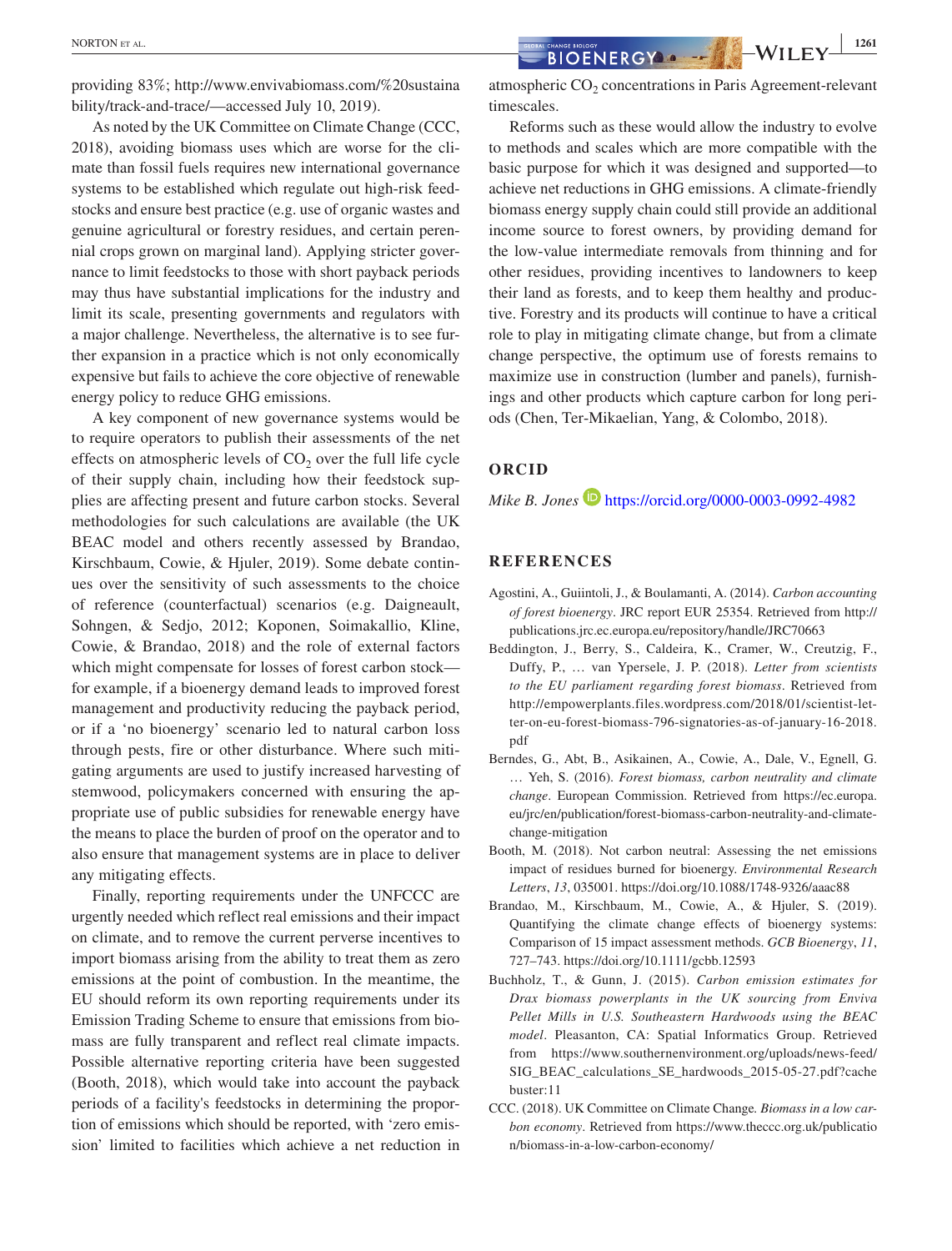**1262 WILEY GUERGY A CONSUMERGY A CHANGE BIOO ENERGY** 

- Chen, J., Ter‐Mikaelian, M. T., Yang, H., & Colombo, S. J. (2018). Assessing the greenhouse gas effects of harvested wood products manufactured from managed forests in Canada. *Forestry*, *91*, 193– 205.<https://doi.org/10.1093/forestry/cpx056>
- Daigneault, A., Sohngen, B., & Sedjo, R. (2012). Economic approach to assess the forest carbon implications of biomass energy. *Environmental Science & Technology*, *46*, 5664–5671. [https://doi.](https://doi.org/10.1021/es2030142) [org/10.1021/es2030142](https://doi.org/10.1021/es2030142)
- DECC. (2014). *User guide for BEAC model*. Department of Energy and Climate Change. Retrieved from [https://assets.publishing.servi](https://assets.publishing.service.gov.uk/government/uploads/system/uploads/attachment_data/file/336622/BEaC_Model_User_Guide_Instructions.pdf) [ce.gov.uk/government/uploads/system/uploads/attachment\\_data/](https://assets.publishing.service.gov.uk/government/uploads/system/uploads/attachment_data/file/336622/BEaC_Model_User_Guide_Instructions.pdf) [file/336622/BEaC\\_Model\\_User\\_Guide\\_Instructions.pdf](https://assets.publishing.service.gov.uk/government/uploads/system/uploads/attachment_data/file/336622/BEaC_Model_User_Guide_Instructions.pdf)
- EASAC. (2017). Multifunctionality and sustainability in the European Union's forests. Report 26. Retrieved from [https://easac.eu/filea](https://easac.eu/fileadmin/PDF_s/reports_statements/Forests/EASAC_Forests_web_complete.pdf) [dmin/PDF\\_s/reports\\_statements/Forests/EASAC\\_Forests\\_web\\_](https://easac.eu/fileadmin/PDF_s/reports_statements/Forests/EASAC_Forests_web_complete.pdf) [complete.pdf](https://easac.eu/fileadmin/PDF_s/reports_statements/Forests/EASAC_Forests_web_complete.pdf)
- EASAC. (2018). Commentary on forest bioenergy and carbon neutrality. Retrieved from [https://easac.eu/publications/details/comme](https://easac.eu/publications/details/commentary-on-forest-bioenergy-and-carbon-neutrality/) [ntary-on-forest-bioenergy-and-carbon-neutrality/](https://easac.eu/publications/details/commentary-on-forest-bioenergy-and-carbon-neutrality/)
- EASAC. (2019). Forest bioenergy, carbon capture and storage, and carbon dioxide removal: An update. Retrieved from [https://easac.eu/](https://easac.eu/publications/details/forest-bioenergy-carbon-capture-and-storage-and-carbon-dioxide-removal-an-update/) [publications/details/forest-bioenergy-carbon-capture-and-storage](https://easac.eu/publications/details/forest-bioenergy-carbon-capture-and-storage-and-carbon-dioxide-removal-an-update/)[and-carbon-dioxide-removal-an-update/](https://easac.eu/publications/details/forest-bioenergy-carbon-capture-and-storage-and-carbon-dioxide-removal-an-update/)
- EC. (2009). Renewable energy directive. Directive 2009/28/EC EUR‐ Lex. Retrieved from [https://eur-lex.europa.eu/LexUriServ/LexUr](https://eur-lex.europa.eu/LexUriServ/LexUriServ.do?uri=OJ:L:2009:140:0016:0062:en:PDF) [iServ.do?uri=OJ:L:2009:140:0016:0062:en:PDF](https://eur-lex.europa.eu/LexUriServ/LexUriServ.do?uri=OJ:L:2009:140:0016:0062:en:PDF)
- EC. (2014). Circular Economy package (COM (2014) 398). Retrieved from [http://ec.europa.eu/environment/circular-economy/pdf/circu](http://ec.europa.eu/environment/circular-economy/pdf/circular-economy-communication.pdf) [lar-economy-communication.pdf](http://ec.europa.eu/environment/circular-economy/pdf/circular-economy-communication.pdf)
- Eurostat. (2019). Renewable energy statistics. Retrieved from [https://](https://ec.europa.eu/eurostat/statistics-explained/index.php/Renewable_energy_statistics) [ec.europa.eu/eurostat/statistics-explained/index.php/Renewable\\_](https://ec.europa.eu/eurostat/statistics-explained/index.php/Renewable_energy_statistics) [energy\\_statistics](https://ec.europa.eu/eurostat/statistics-explained/index.php/Renewable_energy_statistics)
- Fisher, J., Jackson, S., & Biewald, B. (2012). *The carbon footprint of electricity from biomass: A review of the current state of science and policy*. Cambridge, MA: Synapse Energy Economics, Inc. Retrieved from [http://www.synapse-energy.com/sites/default/files/Carbon-](http://www.synapse-energy.com/sites/default/files/Carbon-Footprint-of-Biomass-11-056.pdf)[Footprint-of-Biomass-11-056.pdf](http://www.synapse-energy.com/sites/default/files/Carbon-Footprint-of-Biomass-11-056.pdf)
- FRA. (2015). Food and agriculture organization global forest resource assessment. Retrieved from [http://www.fao.org/forest-resourc](http://www.fao.org/forest-resources-assessment/past-assessments/fra-2015/en/)[es-assessment/past-assessments/fra-2015/en/](http://www.fao.org/forest-resources-assessment/past-assessments/fra-2015/en/)
- Fthenakis, V., & Kim, H. C. (2009). Land use and electricity generation: A life‐cycle analysis. *Renewable and Sustainable Energy Reviews*, *13*, 1465–1474.
- Geyer, R., Stoms, D., & Kallaos, J. (2013). Spatially‐explicit life cycle assessment of sun‐to‐wheels transportation pathways in the U.S. *Environmental Science and Technology*, *47*, 1170–1176.
- Hawkins Wright. (2019). The outlook for wood pellets, Q4 2017. Retrieved from [https://www.hawkinswright.com/bioenergy/outlo](https://www.hawkinswright.com/bioenergy/outlook-for-wood-pellets) [ok-for-wood-pellets](https://www.hawkinswright.com/bioenergy/outlook-for-wood-pellets)
- Heaton, E. A., Dohleman, F. G., & Long, S. P. (2008). Meeting US biofuel goals with less land: The potential of Miscanthus. *Global Change Biology*, *14*, 2000–2014.<https://doi.org/10.1111/j.1365-2486.2008.01662.x>
- Holtsmark, B. (2012). Harvesting in boreal forests and the biofuel carbon debt. *Climate Change*, *112*, 415–428. [https://doi.org/10.1007/](https://doi.org/10.1007/s10584-011-0222-6) [s10584-011-0222-6](https://doi.org/10.1007/s10584-011-0222-6)
- Holtsmark, B. (2013). The outcome is in the assumptions: Analyzing the effects on atmospheric  $CO<sub>2</sub>$  levels of increased use of bioenergy from forest biomass. *GCB Bioenergy*, *5*, 467–473. [https://doi.](https://doi.org/10.1111/gcbb.12015) [org/10.1111/gcbb.12015](https://doi.org/10.1111/gcbb.12015)
- IEABioenergy. (2017). *Global wood pellet industry and trade study 2017*. IEA Bioenergy Task 40. Retrieved from [https://](https://www.ieabioenergy.com/publications/global-wood-pellet-industry-and-trade-study-2017/) [www.ieabioenergy.com/publications/global-wood-pellet-indus](https://www.ieabioenergy.com/publications/global-wood-pellet-industry-and-trade-study-2017/) [try-and-trade-study-2017/](https://www.ieabioenergy.com/publications/global-wood-pellet-industry-and-trade-study-2017/)
- Immerzeel, D. J., Verwuij, P. A., Van der Hilst, F., & Faaij, A. P. C. (2014). Biodiversity impacts of bioenergy crop production: A state‐of‐the‐art review. *GCB Bioenergy*, *6*, 183–200. [https://doi.](https://doi.org/10.1111/gcbb.12067) [org/10.1111/gcbb.12067](https://doi.org/10.1111/gcbb.12067)
- IPCC. (2006). Chapter 2: Stationary combustion. In *2006 IPCC guidelines for national greenhouse gas inventories*, Energy (Vol. *2*, pp. 20–21). Retrieved from [https://www.ipcc-nggip.iges.or.jp/public/](https://www.ipcc-nggip.iges.or.jp/public/2006gl/pdf/2_Volume2/V2_2_Ch2_Stationary_Combustion.pdf) [2006gl/pdf/2\\_Volume2/V2\\_2\\_Ch2\\_Stationary\\_Combustion.pdf](https://www.ipcc-nggip.iges.or.jp/public/2006gl/pdf/2_Volume2/V2_2_Ch2_Stationary_Combustion.pdf)
- IPCC. (2018). *Global warming of 1.5°C*. SR15 summary for policymakers. Retrieved from<https://www.ipcc.ch/sr15/>
- IRENA. (2019). *Renewable capacity statistics 2019*. Abu Dhabi: International Renewable Energy Agency. Retrieved from [https://](https://www.irena.org/-/media/Files/IRENA/Agency/Publication/2019/Mar/IRENA_RE_Capacity_Statistics_2019.pdf) [www.irena.org/-/media/Files/IRENA/Agency/Publication/2019/](https://www.irena.org/-/media/Files/IRENA/Agency/Publication/2019/Mar/IRENA_RE_Capacity_Statistics_2019.pdf) [Mar/IRENA\\_RE\\_Capacity\\_Statistics\\_2019.pdf](https://www.irena.org/-/media/Files/IRENA/Agency/Publication/2019/Mar/IRENA_RE_Capacity_Statistics_2019.pdf)
- KNAW. (2017). *Biofuel and wood as an energy source Effect on greenhouse gas emissions*. Royal Netherlands Academy of Arts and Sciences Position paper. Retrieved from [https://www.knaw.nl/](https://www.knaw.nl/en/news/publications/position-paper-biofuel-and-wood-as-energy-sources-1) [en/news/publications/position-paper-biofuel-and-wood-as-energy](https://www.knaw.nl/en/news/publications/position-paper-biofuel-and-wood-as-energy-sources-1)[sources-1](https://www.knaw.nl/en/news/publications/position-paper-biofuel-and-wood-as-energy-sources-1)
- Koponen, K., Soimakallio, S., Kline, K. L., Cowie, C., & Brandao, M. (2018). Quantifying the climate effects of bioenergy – Choice of the reference system. *Renewable and Sustainable Energy Reviews*, *81*, 2271–2280.<https://doi.org/10.1016/j.rser.2017.05.292>
- Laganière, J., Paré, D., Thiffault, E., & Bernier, P. Y. (2017). Range and uncertainties in estimating delays in greenhouse gas mitigation potential of forest bioenergy sourced from Canadian forests. *GCB Bioenergy*, *9*, 358–369. <https://doi.org/10.1111/gcbb.12327>
- Liu, W., Peng, C., Chen, Z., Liu, Y., Yan, J., Li, J., & Sang, T. (2016). Sustainable bioenergy production with little carbon debt in the Loess Plateau of China. *Biotechnology for Biofuels*, *9*, 161. [https://](https://doi.org/10.1186/s13068-016-0586-y) [doi.org/10.1186/s13068-016-0586-y](https://doi.org/10.1186/s13068-016-0586-y)
- Marimuthu, C., & Kirubakaran, V. (2013). Carbon payback period for solar and wind energy project installed in India: A critical review. *Renewable and Sustainable Energy Reviews*, *23*, 80–90. [https://doi.](https://doi.org/10.1016/j.rser.2013.02.045) [org/10.1016/j.rser.2013.02.045](https://doi.org/10.1016/j.rser.2013.02.045)
- McKechnie, J., Colombo, S., Chen, J., Mabee, W., & MacLean, H. (2011). Forest bioenergy or forest carbon? Assessing trade‐offs in greenhouse gas mitigation with wood‐based fuels. *Environmental Science and Technology*, *45*, 789–795. [https://doi.org/10.1021/](https://doi.org/10.1021/es1024004) [es1024004](https://doi.org/10.1021/es1024004)
- McKechnie, J., Colombo, S., & MacLean, H. L. (2014). Forest carbon accounting methods and the consequences of forest bioenergy for national greenhouse gas emissions inventories. *Environmental Science & Policy*, *44*, 164–173.<https://doi.org/10.1016/j.envsci.2014.07.006>
- Mitchell, S. R., Harmon, M. E., & O'Connell, K. E. B. (2012). Carbon debt and carbon sequestration parity in forest bioenergy production. *GCB Bioenergy*, *4*, 818–827.<https://doi.org/10.1111/j.1757-1707.2012.01173.x>
- Nabuurs, G. J., Arets, E. J., & Schelhass, M. J. (2017). European forests shown no carbon debt, only a long parity effect. *Forest Policy and Economics*, *75*, 120–125. [https://doi.org/10.1016/j.](https://doi.org/10.1016/j.forpol.2016.10.009) [forpol.2016.10.009](https://doi.org/10.1016/j.forpol.2016.10.009)
- OFGEM. (2018). *Renewables obligation: Sustainability criteria*. London, UK: Office of Gas and Electricity Markets. Retrieved from [https://www.ofgem.gov.uk/system/files/docs/2018/04/ro\\_sustainabi](https://www.ofgem.gov.uk/system/files/docs/2018/04/ro_sustainability_criteria.pdf) [lity\\_criteria.pdf](https://www.ofgem.gov.uk/system/files/docs/2018/04/ro_sustainability_criteria.pdf)